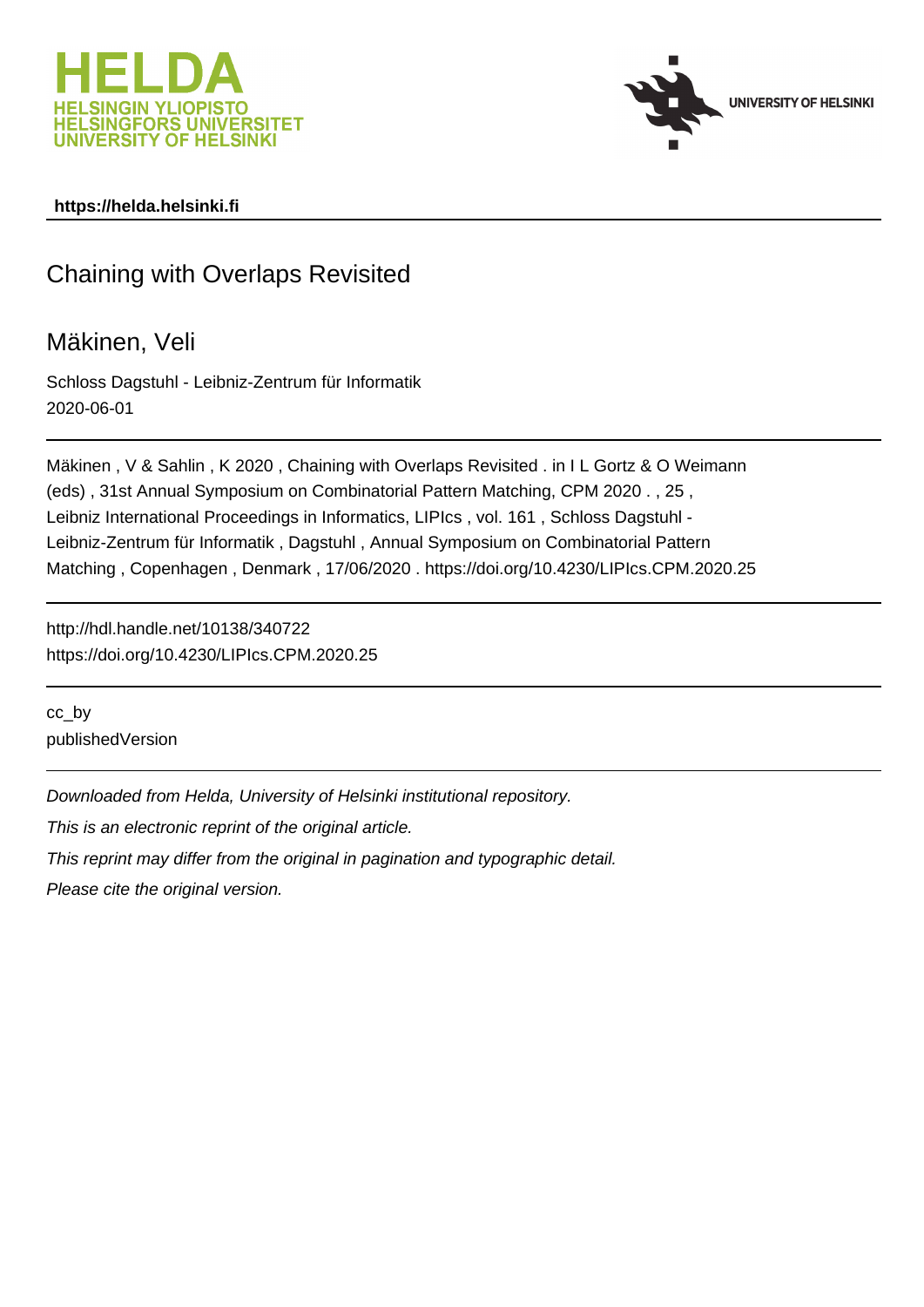# **Chaining with Overlaps Revisited**

## **Veli Mäkinen**

Department of Computer Science, University of Helsinki, Finland [veli.makinen@helsinki.fi](mailto:veli.makinen@helsinki.fi)

## **Kristoffer Sahlin**

Department of Mathematics, Science for Life Laboratory, Stockholm University, Sweden [ksahlin@math.su.se](mailto:ksahlin@math.su.se)

#### **Abstract**

Chaining algorithms aim to form a semi-global alignment of two sequences based on a set of anchoring local alignments as input. Depending on the optimization criteria and the exact definition of a chain, there are several  $O(n \log n)$  time algorithms to solve this problem optimally, where *n* is the number of input anchors.

In this paper, we focus on a formulation allowing the anchors to overlap in a chain. This formulation was studied by Shibuya and Kurochkin (WABI 2003), but their algorithm comes with no proof of correctness. We revisit and modify their algorithm to consider a strict definition of precedence relation on anchors, adding the required derivation to convince on the correctness of the resulting algorithm that runs in  $O(n \log^2 n)$  time on anchors formed by exact matches. With the more relaxed definition of precedence relation considered by Shibuya and Kurochkin or when anchors are non-nested such as matches of uniform length ( $k$ -mers), the algorithm takes  $O(n \log n)$ time.

We also establish a connection between chaining with overlaps and the widely studied *longest common subsequence* problem.

**2012 ACM Subject Classification** Theory of computation → Pattern matching; Theory of computation  $\rightarrow$  Dynamic programming; Applied computing  $\rightarrow$  Genomics

**Keywords and phrases** Sparse Dynamic Programming, Chaining, Maximal Exact Matches, Longest Common Subsequence

**Digital Object Identifier** [10.4230/LIPIcs.CPM.2020.25](https://doi.org/10.4230/LIPIcs.CPM.2020.25)

**Related Version** A preprint of the paper is available at <https://arxiv.org/abs/2001.06864>.

**Funding** *Veli Mäkinen*: Partially supported by the Academy of Finland (grant 309048). *Kristoffer Sahlin*: Work partially conducted when affiliated with the University of Helsinki.

**Acknowledgements** We wish to thank Manuel Cáceres for spotting a mistake in our original coverage definition regarding nested anchors and the anonymous reviewers for useful suggestions to improve the readability.

# **1 Introduction**

As optimal alignment of two strings takes quadratic time (which has recently been shown to be conditionally hard to improve [3]), there have been several attempts to avoid this bottleneck. One such technique is *sparse dynamic programming* [5], where a sparse set of cells of the dynamic programming matrix is identified whose computation is sufficient in computing the optimal alignment. This does not avoid the quadratic dependency in the worst case, so a slightly more heuristic *chaining* approach has been introduced in the context of computational genomics: Given a precomputed set of plausible *anchoring local matches*, extract a chain of matches that forms a good (semi-global) alignment.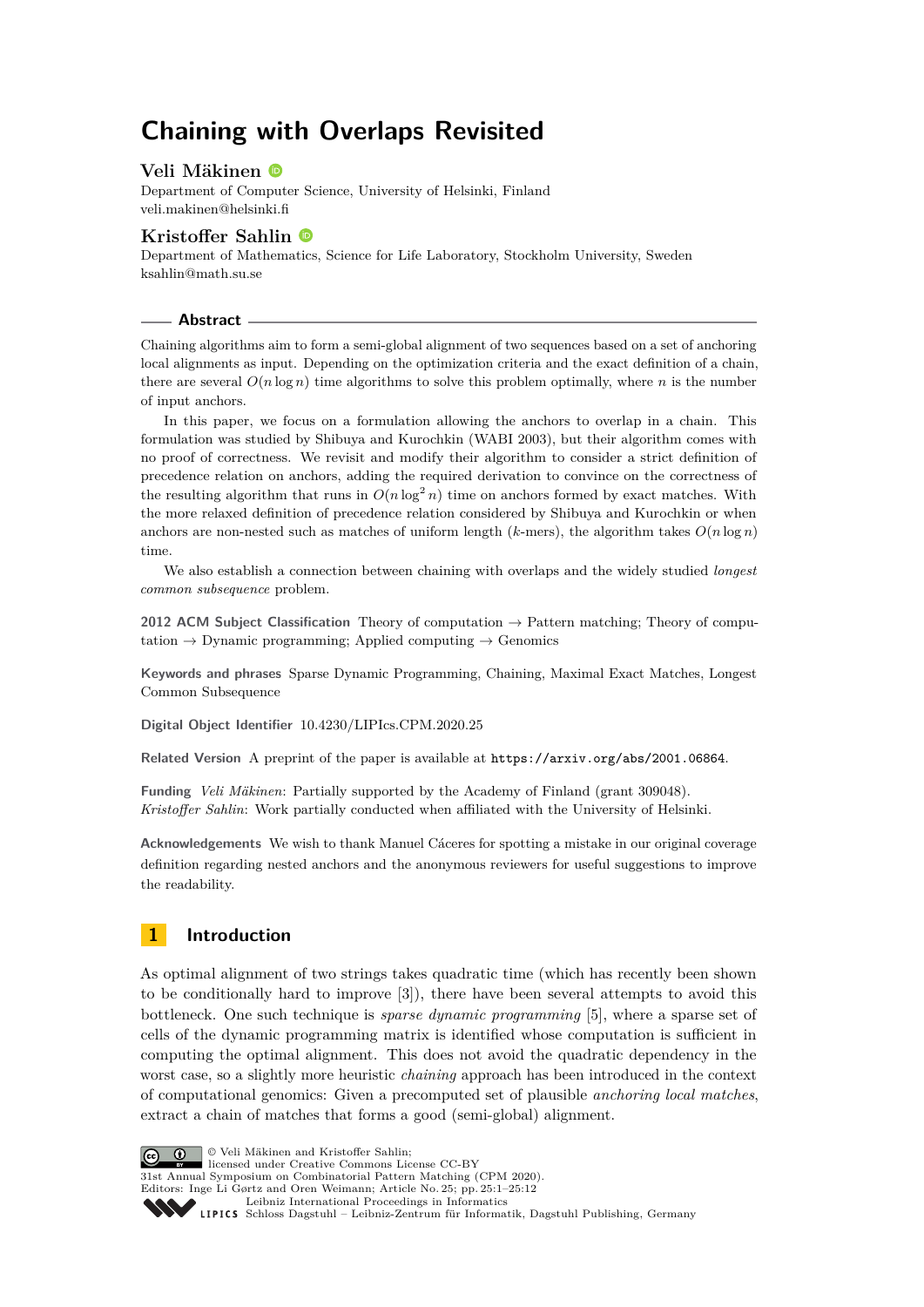#### **25:2 Chaining with Overlaps**

In this paper, we investigate a chaining formulation that takes properly the overlaps between anchors into account. Namely, if anchors are not allowed to overlap in the solution, there are already several  $O(n \log n)$  time solutions for various formulations of the chaining problem [11, 6, 1, 2], where *n* is the number of anchors. Some of the solutions and extensions focus on asymmetric measures, where overlaps are allowed in one of the strings [9, 10], or add other features that make the problem even harder [13]. While these formulations are useful in different contexts, this is an undesirable consequence in, *e.g.*, string alignment, where the solution may be different depending on which string is used to traverse the ordered anchors, and specifically the solution may overcount the amount of aligned characters.

The fully symmetric chaining variant allows arbitrary overlaps, guarantees not to overcount the amount of aligned characters, and in addition, is particularly important for its connections to the *Longest Common Subsequence* problem (LCS): An optimal chain in this formulation corresponds to a LCS of the input strings, restricted to the matches included in the anchors. As far as we know, except for trivial  $O(n^2)$  time solutions, only Shibuya and Kurochkin [12] have proposed a solution aiming to solve the fully symmetric case of allowing overlaps of anchors in both strings simultaneously.

We revisit the algorithm by Shibuya and Kurochkin [12] and propose a modification that takes into account a strict order for the anchors. This modified algorithm runs in  $O(n \log^2 n)$ time on exact matches as input. When relaxing the precedence order or when the input consist of non-nested anchors such as *k*-mer matches, the algorithm can be simplified to take  $O(n \log n)$  time. The resulting algorithms are slightly simpler than the original [12], requiring only a general data structure for semi-dynamic range maximum queries, while the original uses in addition a tailored structure. We also provide detailed derivation of the algorithms, while the original  $[12]$  comes with no proof of correctness. Finally, we show that the relaxed chaining problem also solves a restricted version of the LCS problem.

## **2 Chaining problems**

Let *T* be a long text string and *P* short pattern string. An *anchor* interval pair  $([a..b],[c..d])$ denotes a *match* between  $T[a..b]$  and  $P[c..d]$ . For now, we assume these matches are precomputed, and they could be either full identities or close similarities. We often abstract out the original source of the anchors referring [*a..b*] as an interval in the *first dimension* and [*c..d*] as an interval in the *second dimension*. We denote the endpoints of the intervals in anchor *I* as *I.x* for  $x \in \{a, b, c, d\}$ . We assume the endpoints to be positive integers.

Given two anchors *I'* and *I* we define two relations: *precedence* and *overlap*. The former is denoted  $I' \prec I$  and this relation holds whenever  $I'.a < I.a, I'.b < I.b, I'.c < I.c$ , and *I*<sup>'</sup>.d < *I.d.* The latter is denoted *I*<sup>'</sup> ∩ *I* and holds whenever  $[I'.a..I'.b] \cap [I.a..I.b] \neq \emptyset$  or  $[I'.c..I'.d] \cap [I.c..I.d] \neq \emptyset$ . The complement of the overlap relation is denoted  $\neg I' \cap I$  (an empty intersection is interpreted as truth value False). We use the overlap relation only for  $I' \prec I$ . Figure 1 illustrates these concepts.

 $\triangleright$  **Problem 1** (Chaining with overlaps). Let  $A[1..N]$  be an array of anchor interval pairs  $([a..b], [c..d])$ *. For each*  $i, 1 \leq i \leq N$ *, compute the* symmetric ordered coverage *score*  $\max_{chains\;S^i}$  coverage $(S^i),\;where$ 

- $S^i[1..n]$  *is an ordered subset (chain) of pairs from A*,
- $S^i[j-1] \prec S^i[j]$ , for all  $1 < j \leq n$ ,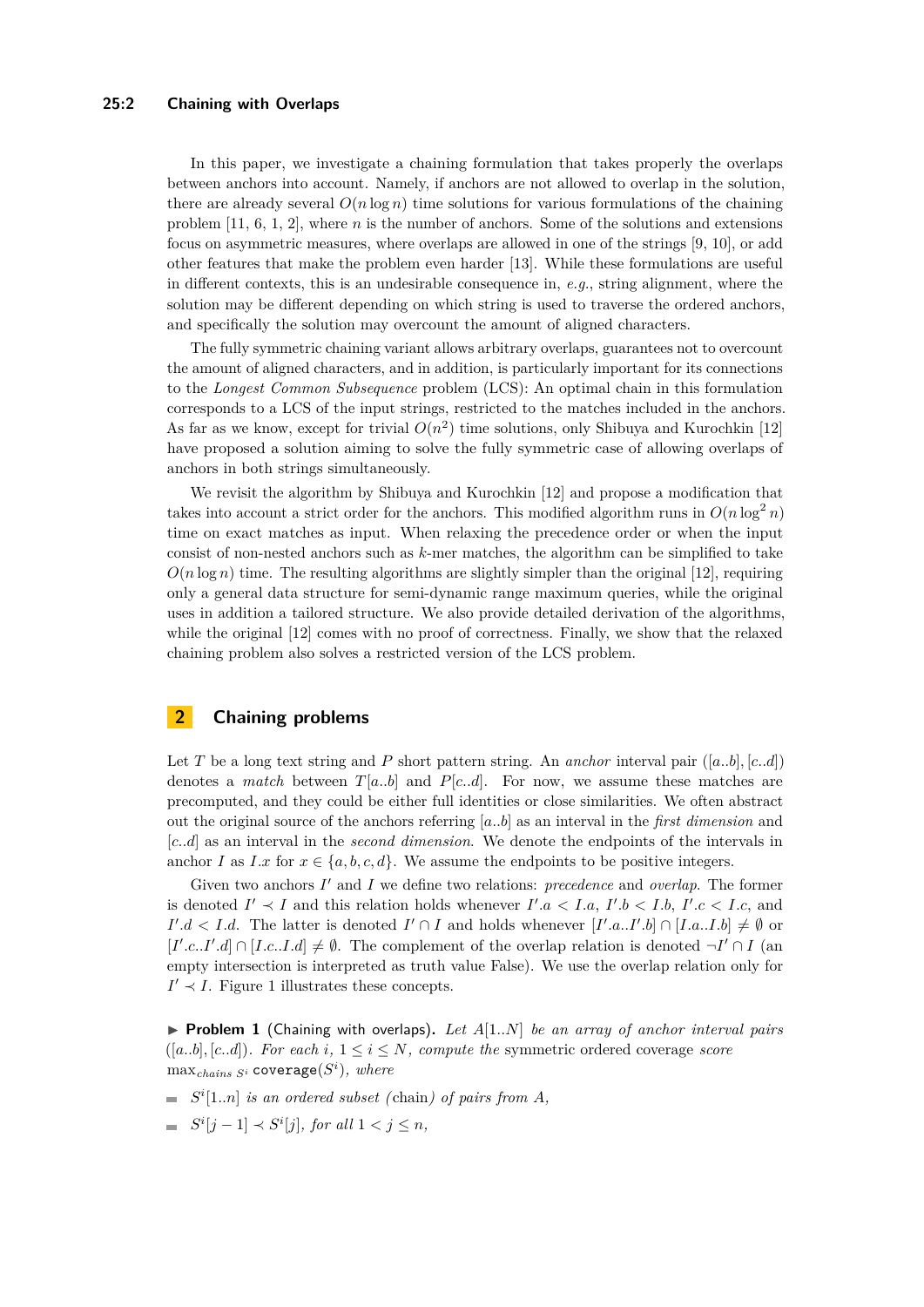

**(c)** Larger overlap in the first dimension.

**(d)** Larger overlap in the second dimension.

**Figure 1** Different scenarios illustrating precedence and overlap of anchors. Dotted and solid rectangles denote anchors  $I'$  and  $I$ , respectively. In all these cases it holds  $I' \prec I$ . The separation into different cases based on the overlaps is determined by the properties of the chaining algorithms we study in the sequel. In (a) and (b) no overlaps are allowed in the first dimension, while in (c) and (d) anchors are assumed to overlap in the first dimension.

$$
= Si[n] = A[i], and
$$

$$
\text{coverage}(S^i) = \left(\sum_{j=1}^{n-1} \min\left(\min(S^i[j+1].a, S^i[j].b+1) - S^i[j].a, \right.\n\min(S^i[j+1].c, S^i[j].d+1) - S^i[j].c\right)\n+ \min\left(S^i[n].b - S^i[n].a + 1, S^i[n].d - S^i[n].c + 1\right).
$$

Notice that for chains containing no overlaps, that is,  $S^i[j].b < S^i[j+1].a$  and  $S^i[j].d <$  $S^i[j+1]$ *c*, the measure coverage( $S^i$ ) is just the sum of lengths of the anchors in it, where length is defined as the minimum of the interval lengths. For overlapping cases, only the segment before the overlap is added to the score. For example, let a chain *S* be  $([1..5], [2..6]), ([3..8], [5..10]).$  Then coverage $(S) = \min(8-3+1, 10-5+1) + \min(\min(3, 5+1, 10-5))$  $1) - 1$ , min $(5, 6 + 1) - 2 = 6 + 2 = 8$ . That is, while the total length of the anchors in *S* is 10. their union covers only 8 units in the first dimension. The measure is clearly symmetric, but the term *ordered coverage* requires more insight: Notice that it is not sufficient to measure the size of the union of anchors in a chain independently and take their minimum. Instead, the proposed measure adds to the score, one anchor at the time, the minimum size of the newly covered region. Interpreted through the original source of anchors from string *T* and *P*, an optimal chain *S* under this measure induces an alignment between *T* and *P* with exactly  $\text{coverage}(S)$  matching characters. Asymmetric formulations studied earlier can overestimate this amount. This proposed symmetric ordered coverage measure is thus important especially in various computational genomics applications, where optimal alignments are too expensive to be computed. We establish this alignment connection through the widely studied longest common subsequence problem: see Sect. 4.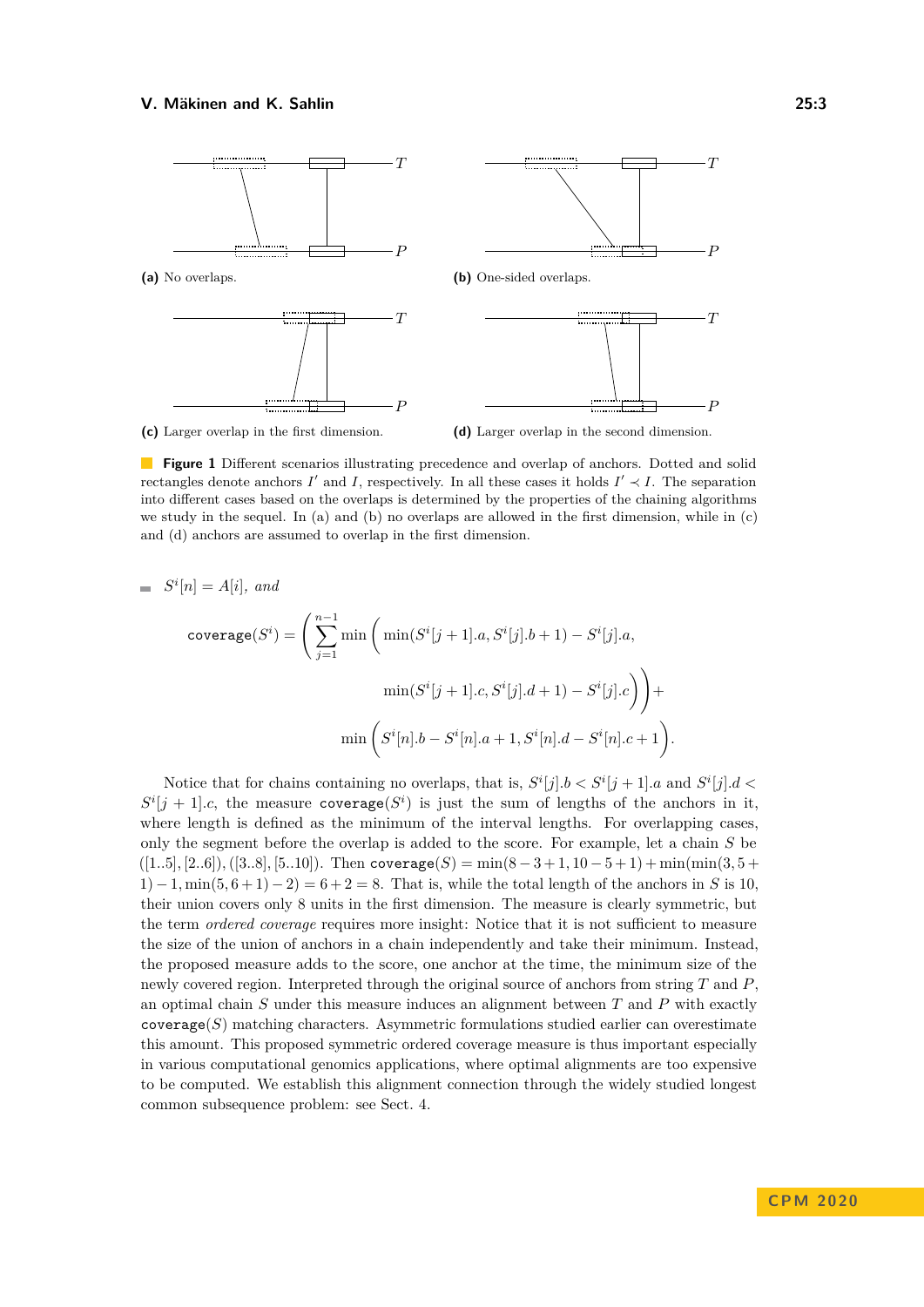#### **25:4 Chaining with Overlaps**

We develop an  $O(N \log^2 N)$  time algorithm to solve this chaining with overlaps problem assuming one additional property of the input:

*Equal Match Length property*: For each anchor *I* it holds *I.b* − *I.a* = *I.d* − *I.c*.

If the set of anchors is computed e.g. by *Maximal Exact Matches (MEMs)* [7], the input automatically satisfies the Equal Match Length property.

Our algorithm is based on techniques by Shibuya and Kurochkin [12], who solved a version of the problem with the definition of precedence relaxed to consider only start points of intervals: *I'* weakly precedes *I* if  $I'.a < I.a$  and  $I'.c < I.c$ . Let us denote this relation  $I' \prec^w I$ .

 $\triangleright$  **Problem 2** (Chaining with overlaps and weak precedence). Let  $A[1..N]$  be an array of anchor *interval pairs* ([a..b], [c..d]). For each *i*,  $1 \le i \le N$ , compute the symmetric weakly ordered  $\text{coverage score max}_{weak chains S^i}$   $\text{coverage}(S^i)$ , defined as in Problem 1, with the precedence *condition relaxed to*

 $S^i[j-1] \prec^w S^i[j]$ , for all  $1 < j \leq n$ .

To see the connection of the problems, consider a chain *S* for which  $S[i-1] \prec w S[i]$ holds but not  $S[j-1] \prec S[j]$  for some *j*. That is, at least one of the intervals of  $S[j]$  is nested inside (i.e. is subset of) the corresponding interval of  $S[j-1]$ . Say  $[S[j].a...S[j].b]$  is nested in [*S*[*j*−1]*.a..S*[*j*−1]*.b*] with *S*[*j*−1]*.b*−*S*[*j*]*.b* ≥ *S*[*j*−1]*.d*−*S*[*j*]*.d* (the other case is symmetric). Consider modifying  $S[j-1]$  into  $S[j-1]'$ , where  $S[j-1]'$ . $a = S[j-1]$ . $a, S[j-1]'$ . $b =$  $S[j].b-1, S[j-1]'.c = S[j-1].c$ , and  $S[j-1]'.d = S[j-1].d - (S[j-1].b - S[j].b) - 1$ . Assuming Equal Match Length property such adjustment is possible and causes  $S[j-1] \nvert S[j]$ without affecting the score. One can thus adjust any chain *S* for which the weak precedence relation holds into another chain  $S'$ , where the (strict) precedence relation holds, so that  $\mathsf{coverage}(S)=\mathsf{coverage}(S').$ 

As can be seen from the above construction, the two problems are identical when the input anchors are non-nested. This happens e.g. when anchors are matches of uniform length (*k*-mer matches). Even more importantly, if one is only interested in the overall maximum scoring chain, the two problems produce the same result.

I **Lemma 1.** *Assuming Equal Match Length property, the maximum of the solutions from Problem 1 and Problem 2 are the same, that is,*

 $\max_{1 \le i \le N} \max_{\text{chains } S^i} \text{coverage}(S^i) = \max_{1 \le i \le N} \max_{\text{weak chains } S^i} \text{coverage}(S^i).$ 

**Proof.** Consider an optimal chain  $S^i[1..n]$  for Problem 2. If  $S^i[n-1] \prec S^i[n]$  does not hold, then one of the intervals of  $S^i[n]$  is nested inside the corresponding interval of  $S^i[n-1]$ . This means that for  $S^i[n-1] = A[i']$  it holds max<sub>weak chains  $S^{i'}$  coverage( $S^{i'}$ ) ≥</sub>  $\max_{\text{weak chains } S^i}$  coverage( $S^i$ ). Continuing this induction, one observes that there is an overall maximum scoring chain, say *S*, that ends with strict precedence and moreover for all anchors *I* in this chain holds  $I \prec S[n]$ .

Consider now the construction given before this lemma that converts  $S$  into  $S'$ . Adjust the construction so that instead of modifying  $S[j-1]$  into  $S[j-1]'$ , just remove  $S[j]$ . Repeat this from right to left until strict precedence holds in the whole modified chain  $S'$ . Such  $S'$ is an optimal solution to both problems, as its score remains unchanged during the process.

To see this, consider the same case as earlier with  $[S[j].a...S[j].b]$  being nested in  $[S[j]-b]$ 1]*.a..S*[*j* − 1]*.b*] with  $S[j-1]$ *.b* −  $S[j]$ *.b* ≥  $S[j-1]$ *.d* −  $S[j]$ *.d*. By induction from the base case of *S*[*n* − 1] ≺ *S*[*n*], we know that *S*[*j*] ≺ *S*[*j* + 1] and *S*[*j* − 1] ≺ *S*[*j* + 1] if *S*[*j* − 1] ≺*<sup>w</sup> S*[*j*] is the first nested case from the right.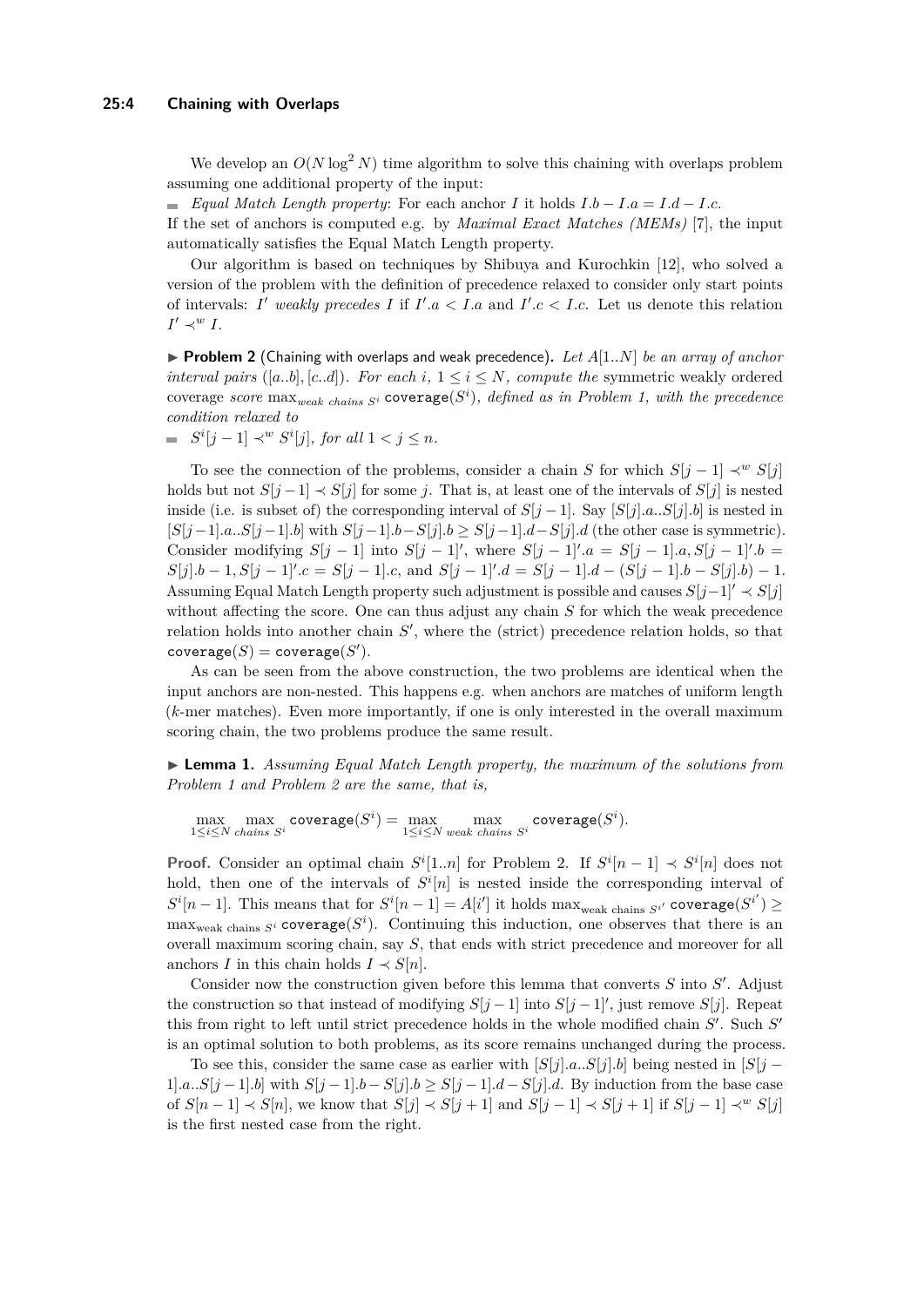To see that dropping *S*[*j*] is safe, we need to consider cases a)  $\neg S[j] \cap S[j+1]$  and ¬*S*[*j*−1]∩*S*[*j*+1] b) *S*[*j*]∩*S*[*j*+1] and ¬*S*[*j*−1]∩*S*[*j*+1], c) ¬*S*[*j*]∩*S*[*j*+1] and *S*[*j*−1]∩*S*[*j*+1], and d)  $S[i] \cap S[i+1]$  and  $S[i-1] \cap S[i+1]$ . We cover here only case d), as all the other cases use similar or easier reasoning. We consider score induced by sub-chains  $S[j-1], S[j], S[j+1]$  and  $S[j-1], S[j+1]$ , respectively, assuming that the chains continue, so that the coverage induced by  $S[i+1]$  will not yet be added to the total score. In case d) the score induced by the subchain  $S[j-1], S[j], S[j+1]$  is  $S[j].a-S[j-1].a+\min(S[j+1].a-S[j].a, S[j+1].c-S[j].c)$  $\min(S[j+1] \cdot a - S[j-1] \cdot a, S[j] \cdot a - S[j-1] \cdot a + S[j+1] \cdot c - S[j] \cdot c$ . The score induced by the sub-chain  $S[j - 1], S[j + 1]$  is  $\min(S[j + 1], a - S[j - 1], a, S[j + 1], c - S[j - 1], c)$ . Since  $S[j].a - S[j-1].a \leq S[j].c - S[j-1].c$ , the score induced by the sub-chain  $S[j-1], S[j+1]$ is at least as high as the score induced by the sub-chain  $S[j-1], S[j], S[j+1]$ .

Shibuya and Kurochkin [12] gave an *O*(*N* log *N*) time algorithm for Problem 2, but their algorithm comes with no proof of correctness. Our goal in this paper is to complement the original proposal with the required derivation steps to see that one can indeed solve the problem correctly in  $O(N \log N)$  time. Instead of proving directly the correctness of the original proposal, we derive a simplified version of the algorithm, whose correctness is easier to verify.

We derive this algorithm in three steps: First we consider one-sided overlaps of anchors. Then we modify this algorithm to handle two-sided overlaps of anchors, solving Problem 1. Finally, we show that the use of strict precedence relation  $I' \prec I$  can be relaxed to  $I' \prec^w I$ in order to solve Problem 2.

## **3 Chaining algorithms**

Our goal is here to study the variations of chaining algorithms under the symmetric ordered coverage. We will give chaining algorithms under the symmetric ordered coverage and equal-match property taking  $O(n \log n)$  time. In order to do this we will structure the recurrence relations that solve Problems 1 and 2 such that one can factor out dependencies between anchors into different cases that are handled by evaluation order of the recurrences, range search, and special features of the scoring function. Assume now that the anchor interval pairs are stored in an array  $A[1..N]$  in arbitrary order. We fill a table  $C[1..N]$  so that *C*[*j*] gives the maximum symmetric ordered coverage of using any subset of pairs that precede  $A[j]$ , before the effect of the pair  $A[j]$  is added to the score: Hence,  $\max_j C^+[j]$ , where  $C^+[j] = \min(A[j].b - A[j].a + 1, A[j].d - A[j].c + 1) + C[j]$ , gives the total maximum symmetric ordered coverage.

After considering separately non-overlapping and overlapping cases (see Fig. 1), one observes that  $C[j]$  can be computed by  $\max(0, D[j], O[j])$ , where

$$
D[j] = \max_{j':\atop \text{and } j'':} C[j'] + \min\left\{\begin{array}{l} A[j'].b - A[j'].a + 1, \\ A[j'].d - A[j'].c + 1 \end{array}\right\} \text{ and}
$$
  
\n
$$
O[j] = \max_{j':\atop \text{and } j':\atop \text{and } j':\atop A[j'] \prec A[j],} C[j'] + \min\left\{\begin{array}{l} \min(A[j].a, A[j'].b + 1) - A[j'].a, \\ \min(A[j].c, A[j'].d + 1) - A[j'].c, \\ A[j'] \prec A[j], \\ A[j'] \cap A[j] \end{array}\right.
$$

*.*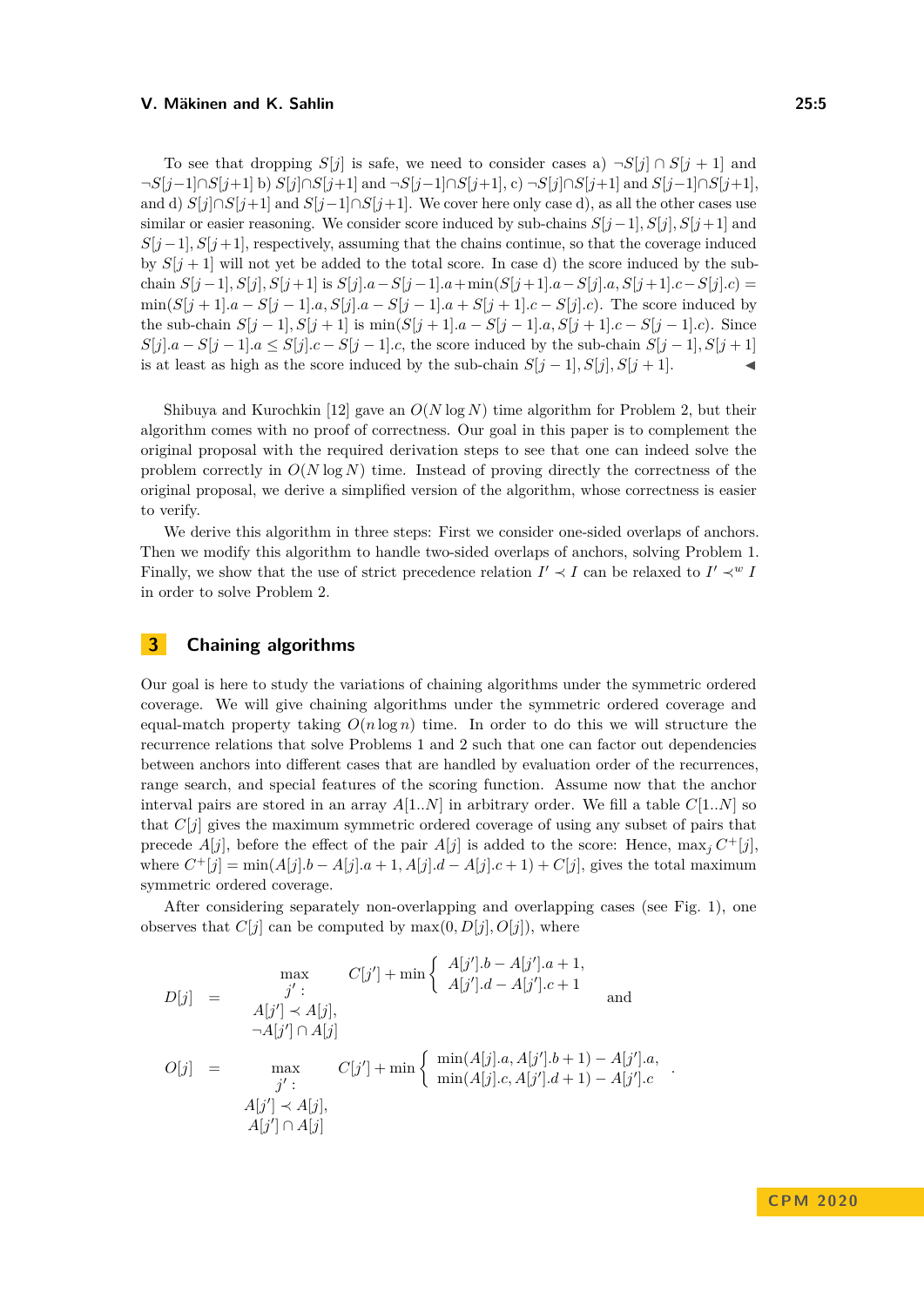#### **25:6 Chaining with Overlaps**

These recurrences can be computed in  $O(N^2)$  time: Sort *A* by values  $A[i].b$  to handle one dimension of the precedence relation. Then compute each  $C[j]$  in this order by scanning previously computed values  $C[j']$  and check precedence in the other dimension. Add the coverage values (+ min part) depending on the overlap relation. Select the maximum among the options of  $C[j']$  added with the coverage value.

By assuming Equal Match Length property, we can simplify the recurrence of  $C[i]$  $max(0, D[j], O[j])$  with

$$
D[j] = \max_{j':}
$$
  
\n
$$
C[j'] + A[j'].b - A[j'].a + 1
$$
 and  
\n
$$
A[j'] \prec A[j],
$$
  
\n
$$
O[j] = \max_{j':}
$$
  
\n
$$
C[j'] + \min \left\{ \begin{array}{c} A[j].a - A[j'].a, \\ A[j].c - A[j'].c \end{array} \right\}.
$$
  
\n
$$
A[j'] \prec A[j],
$$
  
\n
$$
A[j'] \cap A[j]
$$

### **3.1 One-sided overlaps**

We will now present an algorithm that works for *one-sided overlaps* (see Fig. 1): We restrict the chains so that no two anchors in the solution overlap in the first dimension (that is, in *T*). This lets us modify the recurrence of *O*[*j*] into the form

$$
O[j] = A[j].c + \max_{j': A[j'] \prec A[j], A[j'], b < A[j].a, A[j'] \cap A[j]}
$$
 C[j'] - A[j'].c.

That is, we added the constraint on overlaps, removed the then obsolete min() and took out the value not affected by max(). Now it is easy to see that the evaluation of the values can be done when visiting the starting points of the anchors in the first dimension, and the maximizations over range of values can be done using search trees, specified in the next lemma. We also specify a two-dimensional version of this structure, as we need it later.

I **Lemma 2.** *The following three operations can be supported with a one-dimensional range search tree*  $\mathcal T$  *in time*  $O(\log n)$ *, where n is the number of search keys inserted to the tree.*  $\blacksquare$  Update(k, val): Update value *associated with* key = *k into* val.

Upgrade(*k*, val): Update value *associated with* key = *k into* max(val, value).

RMaxQ(c,d): Return maximum value, where  $c \le \text{key} \le d$  (Range Maximum Query). *Moreover, the search tree can be built in*  $O(n)$  *time, given the n pairs* (key, value) *sorted by component* key*.*

**► Lemma 3.** *The following two operations can be supported with a two-dimensional range search tree*  $\mathcal T$  *in time*  $O(\log^2 n)$ *, where n is the number of search keys inserted to the tree.* 

- Update(*p, s, val): Update* value *associated with* primary key = *p* and secondary key = *s into* val*.*
- $\blacksquare$  Upgrade(p, s, val): Update value *associated with* primary key = p and secondary key = *s into* max(val*,* value)*.*
- RMaxQ( $a, b, c, d$ )*: Return maximum* value, where  $a \leq$  primary key  $\leq b$  *and*  $c \leq$  secondary key  $\leq d$  *(* 2D Range Maximum Query*)*.

*Moreover, the search tree can be built in*  $O(n \log n)$  *time, given the n triplets* (primary key, secondary key*,* value) *sorted first by primary key and then by secondary key.*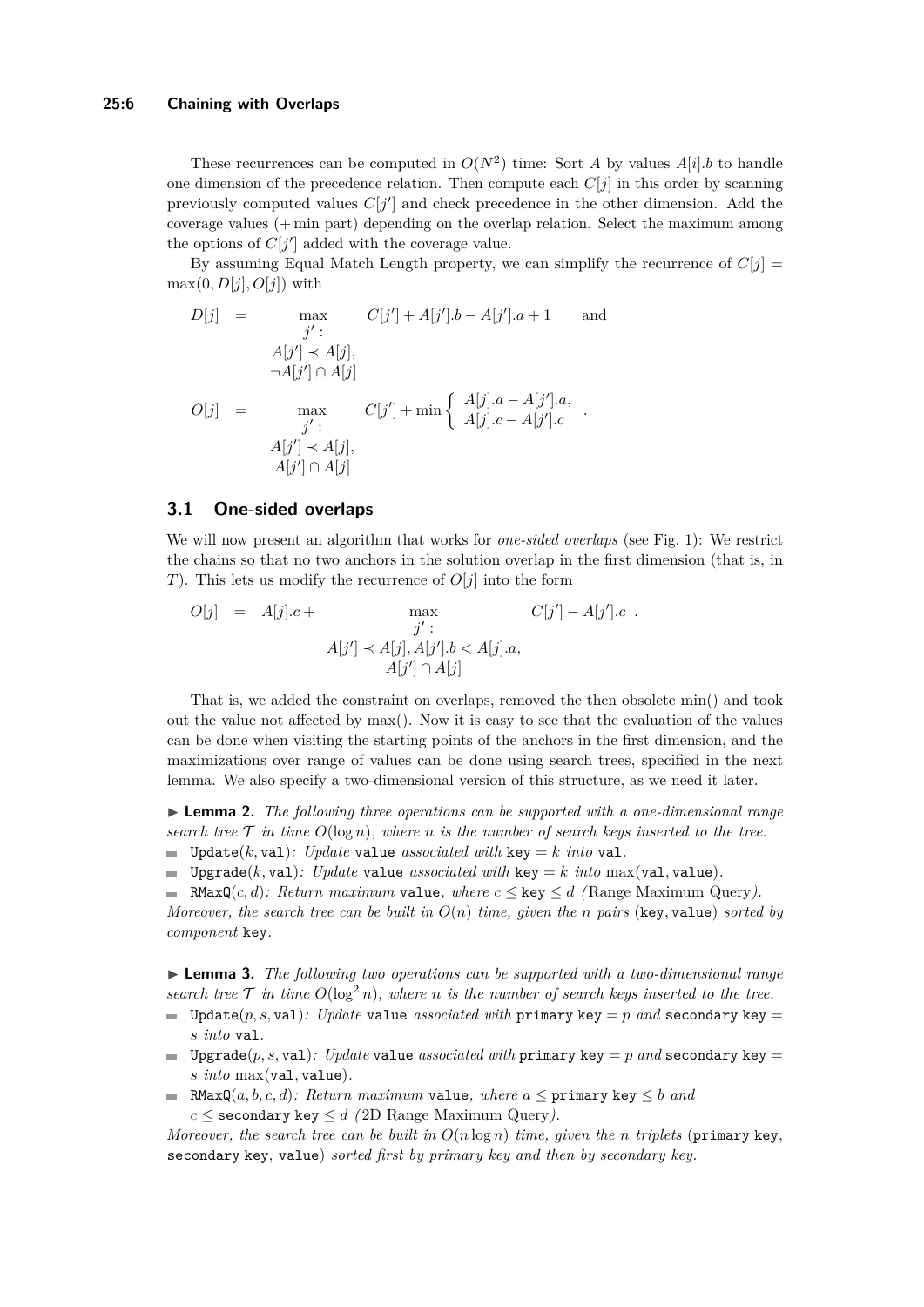These lemmas follow directly by maintaining maxima of values in each subtree for the corresponding standard range search structures [4] that support listing all the (key, value) pairs in a range. Such constructions are often used in sparse dynamic programming [5, 12, 8].

#### **Algorithm 1** Chaining allowing one-sided overlaps.

**Input:** A set of interval pairs *A*[1*..N*] with all interval endpoints being distinct positive integers. **Output:** Array  $C^+$ [1..N] containing the symmetric ordered coverage values. Initialize one-dimensional search trees  $\mathcal{T}^a$  and  $\mathcal{T}^b$  with keys  $A[j].d, 1 \leq j \leq N$ , and with key 0, all keys associated with values  $-\infty$ ;  $\mathcal{T}^{\mathbf{a}}$ .Upgrade $(0,0);$  $E = \{(A[j].a, j) | 1 \leq j \leq N\} \cup \{(A[j].b, j) | 1 \leq j \leq N\};\$ *E.sort*(); **for**  $i \leftarrow 1$  *to* 2*N* **do**  $j = E[i][2];$  $I = A[i]$ ; **if**  $I.a == E[i][1]$  **then**  $C^{\mathbf{a}}[j] = \mathcal{T}^{\mathbf{a}}$ .RMaxQ $(0, I.c - 1);$  $C^{\mathbf{b}}[j] = I.c + \mathcal{T}^{\mathbf{b}}$ .RMaxQ $(I.c, I.d)$ ;  $C[j] = \max(C^{\mathsf{a}}[j], C^{\mathsf{b}}[j]);$  $C^+[j] = C[j] + I.b - I.a + 1;$ **end else**  $\mathcal{T}^{\mathsf{a}}$ .Upgrade $(I.d, C^{+}[j])$ ;  $\mathcal{T}^{\mathtt{b}}.\mathtt{Upgrade}(I.d,C[j]-I.c);$ **end end**  $r$ **eturn**  $C$ <sup>+</sup>[1*..N*];

We obtain Algorithm 1 to handle the one-sided overlaps case, where we have replaced arrays *D* and *O* with  $C^a$  and  $C^b$ , respectively, to reflect the cases shown in Fig. 1.

The pseudocode of Algorithm 1 assumes interval endpoints to be distinct. This assumption is only used for the ease of presentation. It can be relaxed by the standard method used in computational geometry: Replace each endpoint *x* by a pair  $(x, j) = E[i]$  where  $A[j]$ identifies the anchor in question. These pairs  $E[i] = (x, j)$  are distinct, and can be used as the keys of the search trees (in place of just  $x$ ). Range queries can be implemented to ignore the secondary key *j*.

I **Lemma 4.** *Problem 1 on N input pairs restricted to solutions that contain only one-sided overlaps can be solved in O*(*N* log *N*) *time, assuming the input satisfies Equal Match Length property.*

**Proof.** The evaluation order of Algorithm 1 guarantees that when computing the values  $C^{\mathbf{a}}[j]$  and  $C^{\mathbf{b}}[j]$ , the data structures contain only anchors that precede the current anchor and do not overlap it in the first dimension. The range query on  $\mathcal{T}^{\mathsf{a}}$  guarantees that we also consider only those anchors that precede and do not overlap in the second dimension for the computation of  $C^{\mathfrak{a}}[j]$ . The range query on  $\mathcal{T}^{\mathfrak{b}}$  guarantees that we also consider only those anchors that overlap in the second dimension for the computation of  $C^{\mathsf{b}}[j]$ , but this is not enough to guarantee predecessor-relation to hold. That is, there can be an anchor  $I'$  stored in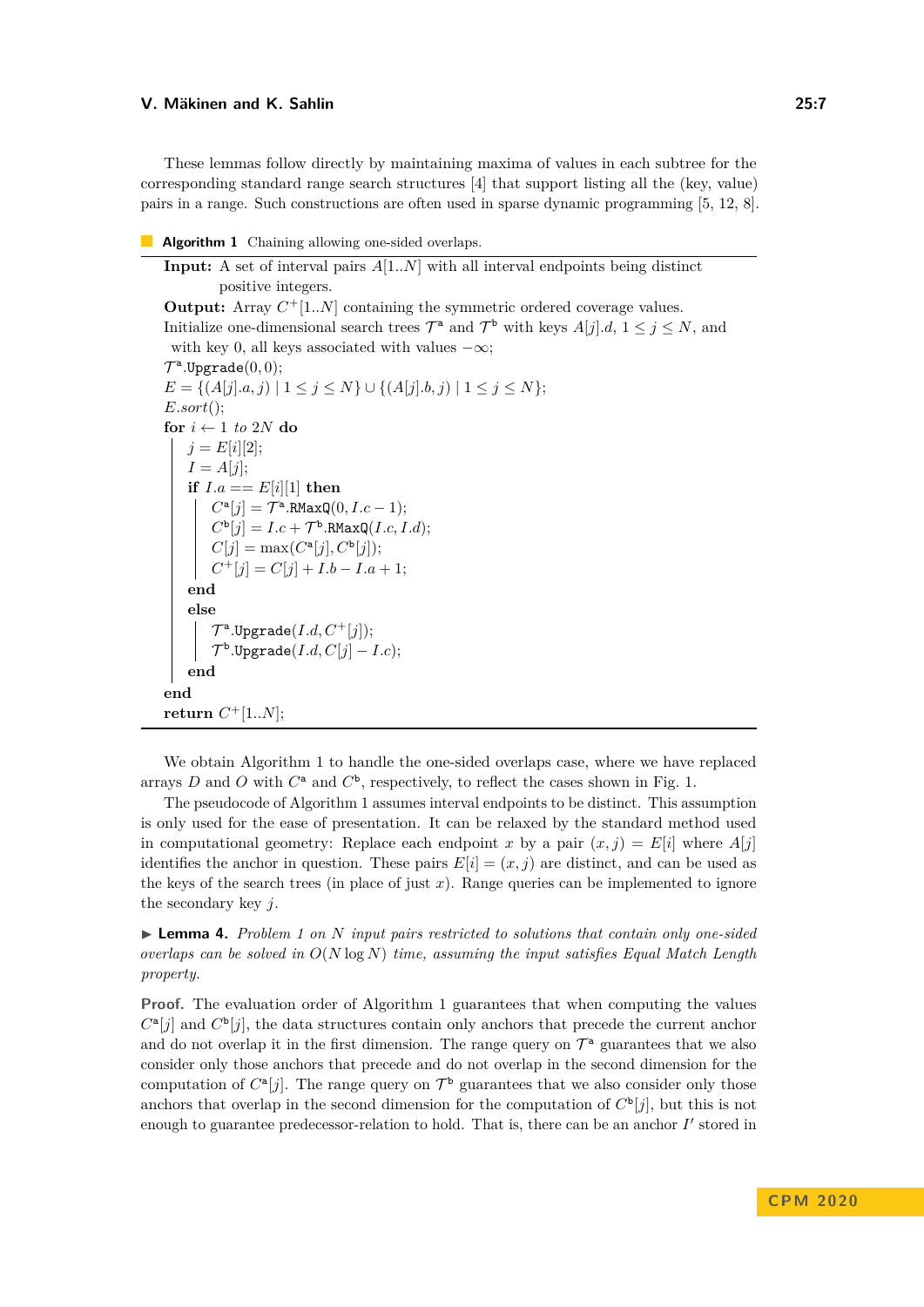#### **25:8 Chaining with Overlaps**

 $\mathcal{T}^{\mathbf{b}}$  with  $I'.b < I.a$  and  $I.c \leq I'.c \leq I'.d < I.d$  and thus the evaluation order and range query fail to guarantee  $I'.c < I.c$  to make  $I' \prec I$  (recall the definition). We need to show that if such  $I'$  is in an optimal chain to  $I$ , there is always another optimal chain to  $I$  not including *I*<sup>'</sup>. Consider the last anchor  $A[j''] = I''$  in an optimal chain to  $A[j'] = I'$  that overlaps and precedes *I*. Then we know that  $C[j] \geq C[j''] + I.c - I''.c$  and  $C[j'] \leq C[j''] + I'.c - I''.c$ , so a chain where  $I''$  directly precedes  $I$  does not decrease the score. If such  $I''$  does not exist but an optimal chain to *I* includes *I*', we have that  $\max(C^{\mathsf{a}}[j], C^{\mathsf{b}}[j]) = C^{\mathsf{a}}[j]$ , as all anchors in an optimal chain to  $I'$ , excluding  $I'$ , are stored in  $\mathcal{T}^a$ , and including  $I'$  can only decrease the score as  $I.c - I'$  $c \leq 0$ .

## **3.2 Two-sided overlaps**

The trick by Shibuya and Kurochkin [12] to handle two-sided overlaps is to separate them to two cases (see Fig. 1): (c) overlaps in the first dimension are at least as long as in the second dimension and (d) overlaps are longer in the second dimension. Since our algorithm so far considers all anchors that do not overlap in the first dimension, it will be enough to consider how to enhance the algorithm to handle anchors that do overlap in the first dimension.

Consider case (c). That is, for any two pairs of anchors  $I', I, I' \prec I$ , it holds  $I'.a < I.a \le$  $I'.b < I.b, I'.c < I.c, I'.d < I.d$  and  $I'.d - I.c \leq I'.b - I.a$ . The latter inequality can be written as  $I.c - I.a \geq I'.c - I'.a$  (due to Equal Match Length property). Also, if *I'* precedes  $I$  in an optimal chain to  $I$ , the score calculated up to  $I'$  will increase by inclusion of  $I$  by  $\min(I.a - I'.a, I.c - I'.c) = I.a - I'.a$  (due to Equal Match Length property). This means that once we first stop at anchor  $I = A[j]$  in our algorithm, if we have inserted to a search tree  $T^c$  all anchors  $A[j']$  that overlap *I* in the first dimension, using keys  $A[j']$ .c –  $A[j']$ .a and values  $C[j'] - A[j']$ .a, we can query  $T^c$ .RMaxQ( $-\infty$ *, A*[*j*].c – *A*[*j*].a) and add *A*[*j*].a to obtain the correct score for this case. However, in the order we evaluate the anchors we can only guarantee  $A[j']$   $a < A[j]$   $a \leq A[j']$   $b$  and thus  $A[j']$   $c < A[j]$   $c$  (property of case (c)), but not  $A[j'].b < A[j].b$  or  $A[j'].d < A[j].d$ . To solve this, we add another dimension to the search tree, so we can add constraint  $A[j']$ . $b < A[j]$ . $b$  to the query, which also covers the remaining constraint  $A[j'].d < A[j].d$  (property of case (c)).

Case (d) is almost symmetric to case (c): For any two pairs of anchors  $I', I, I' \prec I$ , it holds  $I'.a < I.a \leq I'.b < I.b, I'.c < I.c, I'.d < I.d$  and  $I'.d-I.c > I'.b-I.a$ . The latter inequality can be written as  $I'.c - I'.a > I.c - I.a.$  Also, if *I'* precedes *I* in an optimal chain to *I*, the score calculated up to *I'* will increase by inclusion of *I* by  $\min(I.a - I'.a, I.c - I'.c) = I.c - I'.c$ (due to Equal Match Length property). This means that once we first stop at anchor  $I = A[j]$ in our algorithm, if we have inserted to a search tree  $T^d$  all anchors  $A[j']$  that overlap *I* in the first dimension, using keys  $A[j'].c - A[j'].a$  and values  $C[j'] - A[j'].c$ , we can query  $T^c$ .RMaxQ( $A[j].c - A[j].a + 1, \infty$ ) and add  $A[j].c$  to obtain the correct score for this case. As before, we need to add another dimension to the search tree to handle constraint  $A[j']$ .d < A[j].d, which also covers constraint  $A[j']$ .b < A[j].b (property of case (d)). We are left with constraints  $A[j']$ . $a < A[j]$ . $a \le A[j']$ . $b$  and  $A[j']$ . $c < A[j]$ . $c$ , where the first ones follow from the evaluation order, but now the latter is not automatically guaranteed to hold: Using arguments analogous to the proof of Lemma 4, we show that such nested case cannot change the optimal solution.

The resulting enhancement to handle two-sided overlaps is given as Algorithm 2.

The pseudocode of Algorithm 2 assumes interval endpoints to be distinct, but this can be relaxed as in the proof of Lemma 4. Using the data structure from Lemmas 2 and 3 we obtain the following result.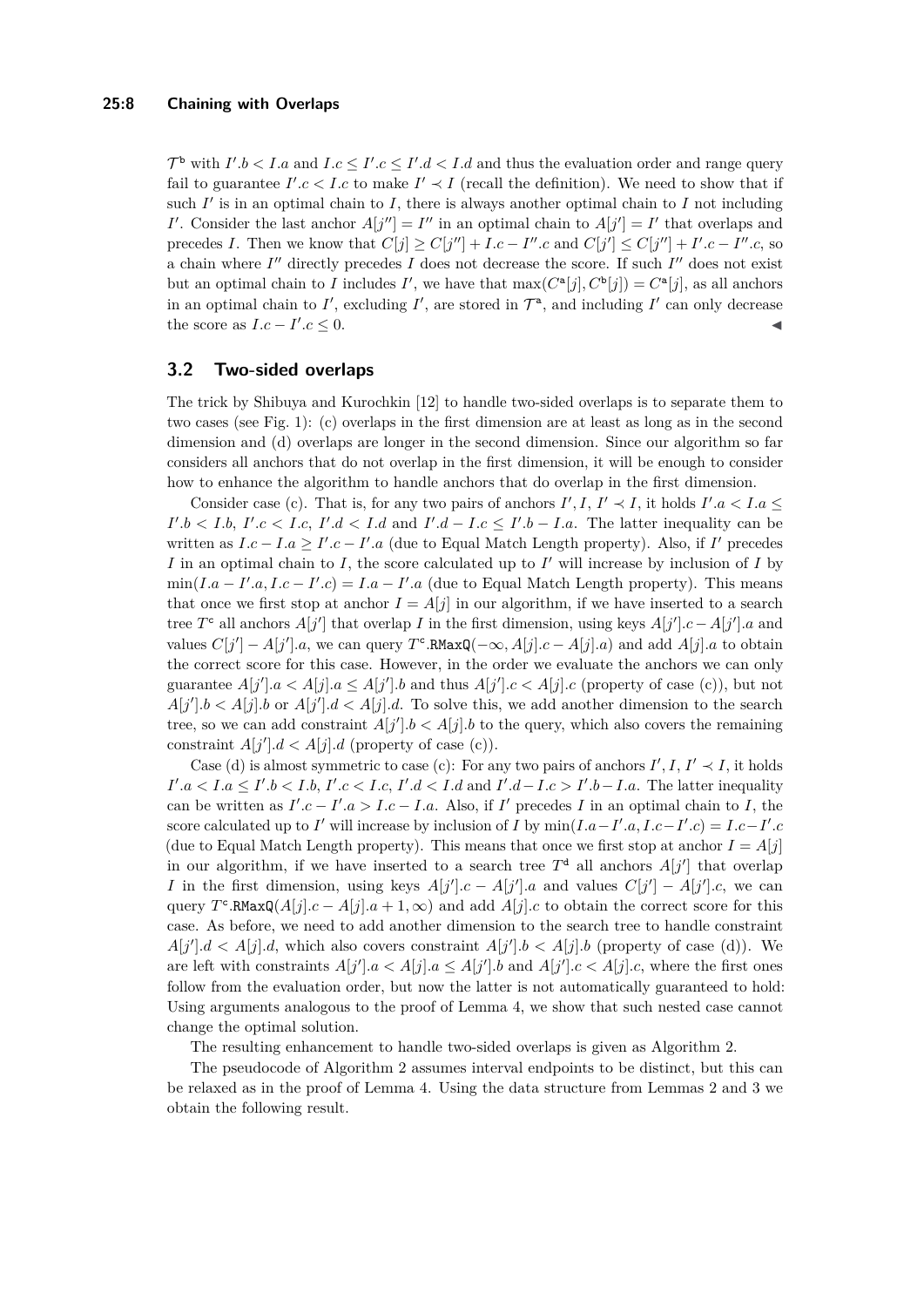**Algorithm 2** Chaining with two-sided overlaps.

```
Input: A set of interval pairs A[1..N] with all interval endpoints being distinct
           positive integers.
Output: Array C^+[1..N] containing the symmetric ordered coverage values.
Initialize one-dimensional search trees \mathcal{T}^a and \mathcal{T}^b with keys A[j].d, 1 \leq j \leq N, and
 with key 0, all keys associated with values -\infty;
Initialize two-dimensional search trees \mathcal{T}^c and \mathcal{T}^d with keys (A[j].c - A[j].a, A[j].b)and (A[j].c - A[j].a, A[j].d), respectively, for 1 \leq j \leq N, associated with values -\infty;
\mathcal{T}^{\mathbf{a}}.Upgrade(0,0);E = \{(A[i], a, j) | 1 \leq j \leq N\} \cup \{(A[i], b, j) | 1 \leq j \leq N\};E.sort();
for i \leftarrow 1 to 2N do
    j = E[i][2];I = A[j];
     if I.a == E[i][1] then
          C^{\mathbf{a}}[j] = \mathcal{T}^{\mathbf{a}}.RMaxQ(0, I.c - 1);C^{\mathbf{b}}[j] = I.c + \mathcal{T}^{\mathbf{b}}.RMaxQ(I.c, I.d);
          C^{c}[j] = I.a + \mathcal{T}^{c}.RMaxQ(-\infty, I.c - I.a, 0, I.b);C^{\mathbf{d}}[j] = I.c + \mathcal{T}^{\mathbf{d}}.RMaxQ(I.c - I.a + 1, \infty, 0, I.d);C[j] = \max(C^{\mathsf{a}}, C^{\mathsf{b}}, C^{\mathsf{c}}, C^{\mathsf{d}});C^+[j] = C[j] + I.b - I.a + 1;\mathcal{T}^{\mathsf{c}}.Upgrade(I.c - I.a, I.b, C[j] - I.a);\mathcal{T}^\mathtt{d}.Upgrade(I.c-I.a, I.b, C[j]-I.c);end
     else
          \mathcal{T}^{\mathsf{a}}.Upgrade(I.d, C^{+}[j]);
          \mathcal{T}^\mathtt{b}.\mathtt{Upgrade}(I.d,C[j]-I.c);\mathcal{T}^{\mathsf{c}}.Update(I.c-I.a, I.b, -\infty);\mathcal{T}^\mathtt{d}.Update(I.c-I.a, I.b, -\infty);end
end
return C<sup>+</sup>[1..N];
```
**Find 1** on *N* input pairs can be solved in  $O(N \log^2 N)$  time (by Al*gorithm 2), assuming the input satisfies Equal Match Length property.*

**Proof.** As discussed earlier, it is sufficient to consider anchors  $A[j']$  and  $A[j]$  that satisfy the precedence and overlap relations except for  $A[j'].c < A[j].c$  not holding, as all other constraints are properly covered by the combination of evaluation order and the queries. Such invalid anchors  $A[j']$  can affect the query results from data structures  $\mathcal{T}^{\mathsf{b}}$  and  $\mathcal{T}^{\mathsf{d}}$  when computing the score for  $A[j]$ . Consider that an optimal chain to  $A[j]$  has  $A[j']$  as the previous anchor and thus  $C[j] = C[j'] + A[j].c - A[j'].c$ . Consider the last anchor  $A[j'']$  in an optimal chain to  $A[j']$ that precedes and overlaps *A*[*j*]. Assume the overlap is larger in the first dimension (the other case is considered already in the proof of Lemma 4). Then  $C[j'] = C[j''] + A[j]$ .  $a - A[j'']$ . a as  $A[j']$  must overlap  $A[j]$  in the first dimension,  $A[j'']$  must directly precede  $A[j']$  for it being the last with this property, and the overlap between  $A[j'']$  and  $A[j']$  is larger in the first dimension due to transitivity. As  $A[j]$ . $a - A[j']$ . $a \ge A[j]$ . $c - A[j']$ .c, the direct use of  $A[j'']$ before  $A[j]$  gives  $C[j] \geq C[j''] + A[j] \cdot a - A[j''] \cdot a = C[j''] + A[j] \cdot a - A[j'] \cdot a + A[j'] \cdot a - A[j''] \cdot a \geq$  $C[j'] + A[j] \cdot c - A[j'] \cdot c$ . That is,  $A[j']$  can be omitted from the optimal path.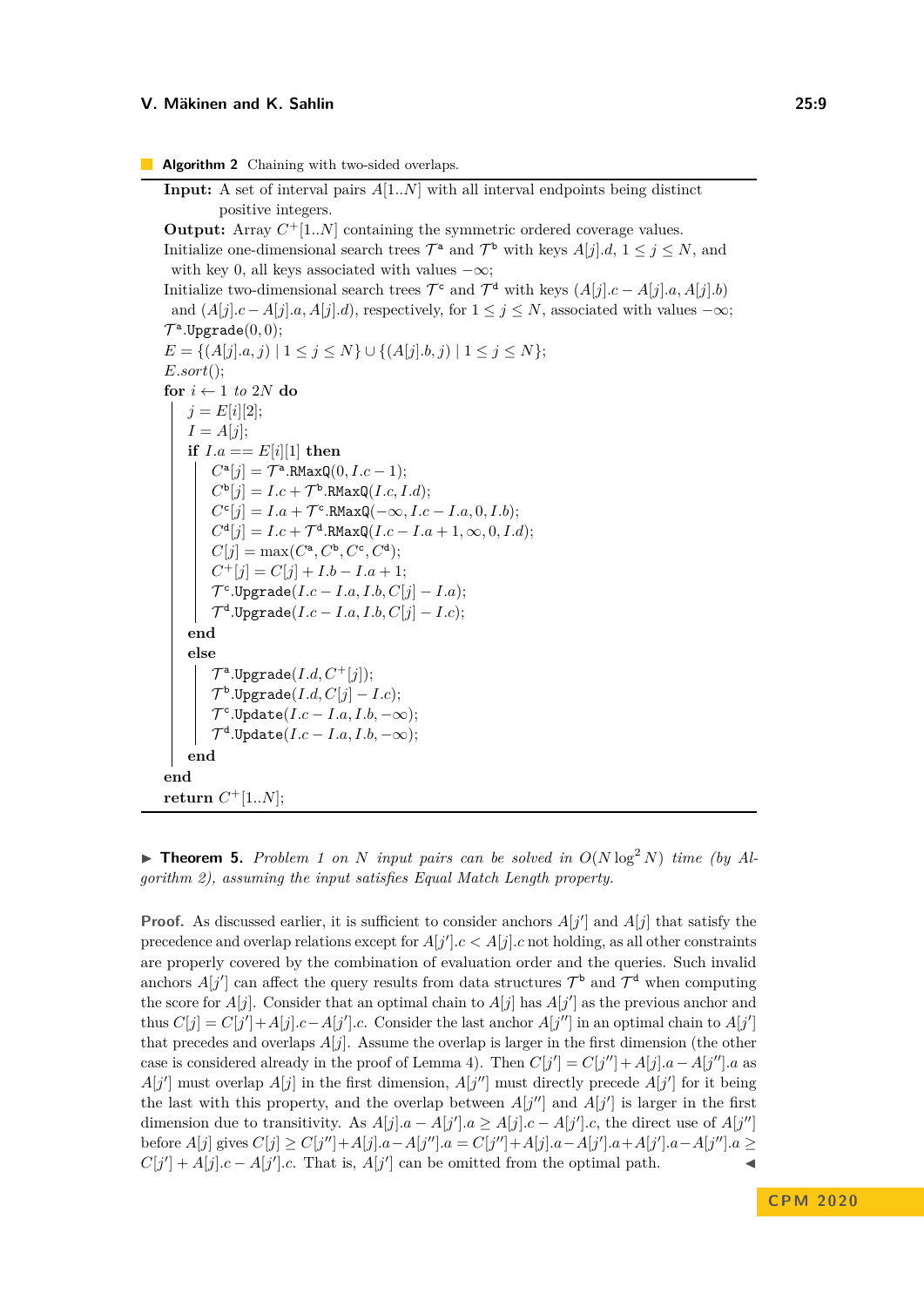## **3.3 Overlaps with weak precedence**

Let us now proceed to improve the running time of Algorithm 2 to  $O(N \log N)$  by considering chains under the weak precedence relation (Problem 2). For this, we drop the second dimension of the data structures  $\mathcal{T}^c$  and  $\mathcal{T}^d$ , that were added to guarantee strict precedence. However, this is not sufficient for proving correctness as we used these constraints to indirectly guarantee precedence of start positions of anchors as well. Case (c) causes no problems, as the evaluation order guarantees that  $\mathcal{T}^c$  contains anchors  $A[j']$  with  $A[j']$ .  $a < A[j]$ .  $a$  and the query restricts to cases  $A[j'].c < A[j].c$ . However, in case (d) the solution returned can have  $A[j].c \leq A[j'].c$ . We will consider this in the proof of the next theorem.

 $\triangleright$  **Theorem 6.** Problem 2 on N input pairs can be solved in  $O(N \log N)$  time (by Algorithm 2) with the operations on the second dimension of search trees  $\mathcal{T}^c$  and  $\mathcal{T}^d$  omitted), assuming *the input satisfies Equal Match Length property.*

**Proof.** As discussed, it is sufficient to show that queries from  $\mathcal{T}^d$  correspond to proper solutions. For contradiction, assume that  $C[j] = C^{\mathbf{d}}[j], C^{\mathbf{d}}[j] > \max(C^{\mathbf{a}}[j], C^{\mathbf{b}}[j], C^{\mathbf{c}}[j])$ , and  $C[j] = C[j'] + A[j].c - A[j'].c$  only for  $A[j']$ s for which  $A[j].c \leq A[j'].c$ . Such solution is not proper (weak precedence not holding), so we need to show that there is an equivalently good proper solution.

First, if it also holds  $A[j'].d \leq A[j].d$ , we have the nested case handled already in the proof of Theorem 5. We continue with the case case where  $A[j].c \leq A[j'].c$  and  $A[j].d < A[j'].d$ hold. This setting is illustrated in Fig. 2.

Consider an anchor  $A[j'']$  in an optimal chain to  $A[j']$  that overlaps position  $A[j]$ .c in the second dimension. It holds  $C[j'] \leq C[j''] + A[j'] \cdot c - A[j''] \cdot c$ , since any chain from  $A[j'']$  to  $A[j']$  can cover at most  $A[j']$ .*c* −  $A[j'']$ .*c* positions. But then there is an optimal chain to  $A[j]$  avoiding  $A[j']$  with score  $C[j] \geq C[j''] + A[j]$ .  $c - A[j'']$ .  $c = C[j']$ .  $c - A[j']$ .  $c + A[j'']$ .  $c +$  $A[j].c - A[j''].c = C[j'] + A[j].c - A[j'].c$ , which is a contradiction.

We are left with the case that there is no such  $A[j'']$  in the optimal chain to  $A[j']$  that overlaps position  $A[j]$ .c in the second dimension. Let then  $A[j'']$  be the last anchor in an optimal chain to  $A[j']$  that does not overlap  $A[j]$ .c. We have three cases to consider: a)  $\neg A[j''] \cap A[j'],$  b)  $A[j''] \cap A[j'],$  and c) no such  $A[j'']$  exist.

In case a)  $C[j'] < C^+[j''] + A[j'].c - A[j].c$ , assuming that only  $A[j].c$  is left uncovered between anchors  $A[j'']$  and  $A[j']$ . Using this we can write  $C[j] = C[j'] + A[j]$ .  $c - A[j']$ .  $c <$  $C^+[j''] + A[j'].c - A[j].c + A[j].c - A[j'].c = C^+[j''].$  Since it holds  $A[j''] \prec^w A[j]$  and  $\neg A[j''] \cap A[j]$  we have that  $C[j] \geq C^+[j'']$  using directly  $A[j'']$  avoiding  $A[j']$ . This is contradiction.

In case b)  $A[j'']$  can only overlap  $A[j']$  in the first dimension. Then  $C[j'] = C[j''] +$  $A[j'].a - A[j'']$ .a. If  $A[j'']$  also overlaps  $A[j]$ , it can do so only in the first dimension. Then  $C[j] \geq C[j''] + A[j] \cdot a - A[j''] \cdot a \geq C[j''] + A[j'] \cdot a - A[j'] \cdot a$ . That is,  $A[j']$  can be avoided in an optimal chain to  $A[j]$  by using  $A[j'']$  instead. On the other hand, if  $A[j'']$  does not overlap  $A[j]$ , we have  $C[j] \ge C^+[j''] \ge C[j''] + A[j']$ .*a* –  $A[j'']$ .*a* =  $C[j']$ , in which case we also get a contradiction.

In case c)  $C[j'] = 0$  and thus  $C[j] = C[j'] + A[j]$ .  $c - A[j']$ .  $c \leq 0$ , which contradicts our assumption  $C^{\mathbf{d}}[j] > C^{\mathbf{a}}$  $[j] = 0.$ 

## **4 Connection to LCS**

String *C* is a *Longest Common Subsequence* (LCS) of strings *T* and *P* if it is a longest string that can be obtained by deleting 0 or more characters from both *T* and from *P*. Such  $C[1..\ell]$  can be written as  $T' := T[i_1]T[i_2]\cdots T[i_\ell]$  and as  $P' := P[j_1]P[j_2]\cdots P[j_\ell]$ , where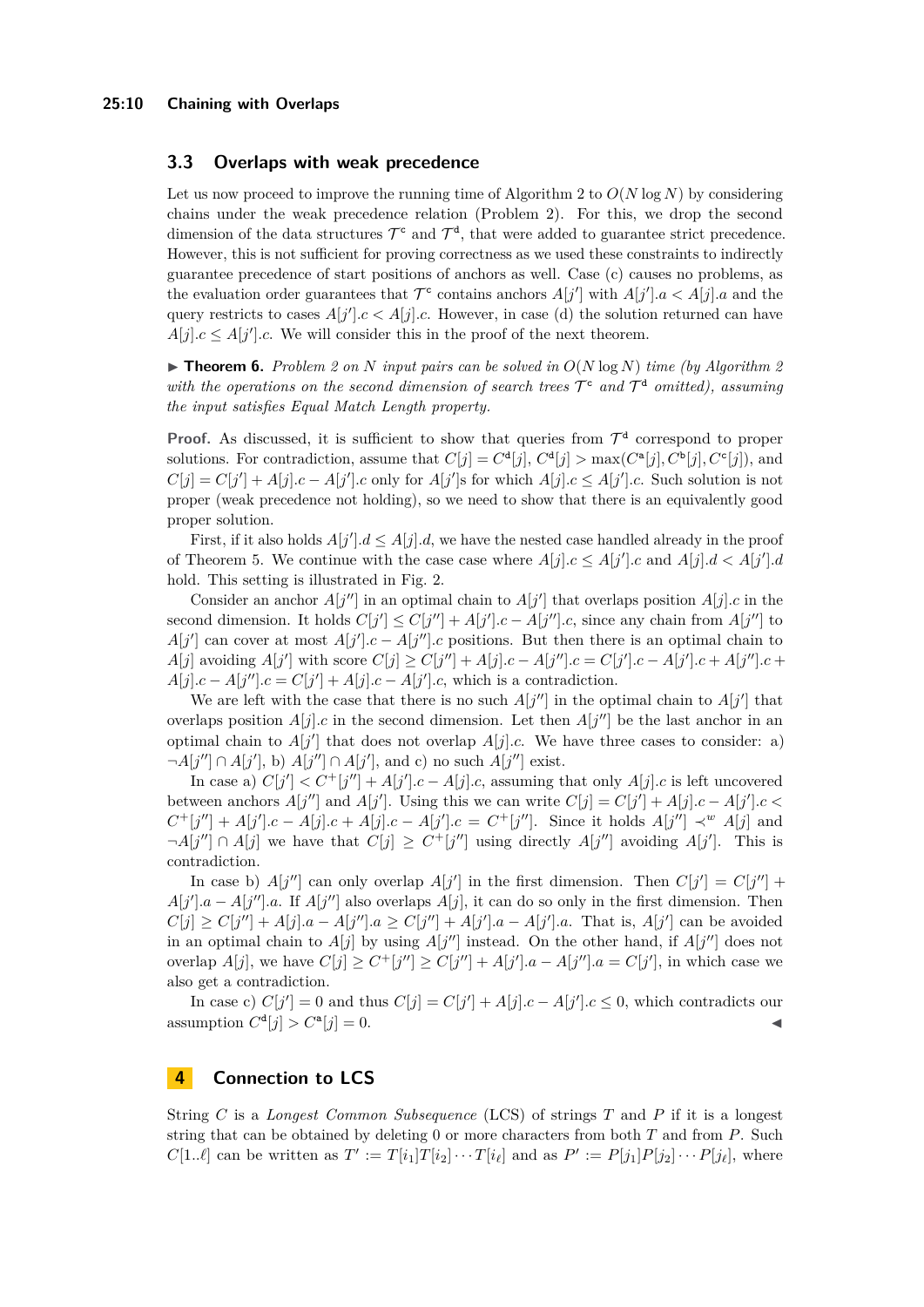

**Figure 2** Dotted and solid rectangles denote  $A[j']$  and  $A[j]$ , respectively. Here the (weak) precedence is not holding as the interval of  $A[j']$  in the second dimension succeeds the corresponding interval of  $A[j]$ . The thick line segment represents maximum coverage a chain ending at  $A[j']$  (not including  $A[j']$  can achieve after starting from  $A[j]$ . The algorithm subtracts this thick line segment length from the score, so that there is at least as good chain to  $A[j]$  that avoids using  $A[j']$ .

 $1 \leq i_1 < i_2 < \cdots < i_\ell \leq |T|$  and  $1 \leq j_1 < j_2 < \cdots < j_\ell \leq |P|$ . Consider the set of anchors *A* being exact matches between *T* and *P*. We say that *C* is an *anchor-restricted LCS* if it can be written as  $T'$  and as  $P'$  defined above such that for each  $(i_k, j_k)$  there is an anchor  $([a,b], [c,d])$  in *A* with  $a+x=i_k$  and  $c+x=j_k$  for some  $x, 0 \le x \le b-a = d-c$ . Informally, such  $C$  is a longest string with all characters appearing in increasing order in  $T$  and  $P$  where each such occurrence of a character is *supported* by at least one anchor. We show that an *anchor-restricted LCS* can be found by solving the problem of chaining under the weak precedence:

 $\triangleright$  **Theorem 7.** Assume the anchors A are exact matches between input strings T and P. The *score of a chain S such that*  $\text{coverage}(S) = \max_{1 \leq i \leq N} \text{coverage}(S^i)$  *of Problem 2 equals the length of an* anchor-restricted LCS *of T and P.*

**Proof.** Due to Lemma 1, we can assume *S* is a chain under the strict precedence order. Each anchor in *S* contributes to the score by the minimum length of its intervals after the overlaps with the previous anchor intervals have been cut out. This minimum length equals the number of characters that can be included to the common subsequence. That is, we can extract an anchor-restricted subsequence of  $T$  and  $P$  of length coverage( $S$ ) from the solution. We need to show that such subsequence is the longest among anchor-restricted subsequences. Assume, for contradiction, that there is an anchor-restricted LCS  $C[1,\ell]$ longer than coverage(*S*). Consider the chain of  $\ell$  anchors formed by taking for each  $C[k]$ an anchor containing match  $T[i_k] = P[j_k]$ . Assign a score 1 to each anchor included in the chain. Let us modify this chain into a chain where weak precedence holds such that the total score (number of matches induced by the solution) remains the same. First, we merge from left to right all runs of identical anchors; score of an anchor is then the length of the run in the original chain. Then we consider anchors from left to right. Consider the first pair of anchors  $I', I$  in the current chain for which  $I.a \leq I'.a$  (case  $I.c \leq I'.c$  is symmetric). Let the score of  $I'$  be  $x$ . By construction, we know that the left-most position possible for the first match of *I* included in *C* is  $I'.a + x$ . Therefore, we can remove *I'* from the chain and include *x* matches from *I*. The total score does no decrease by this change. This process can be repeated until the weak precedence relation holds up to *I*, and then continued similarly to the end of the chain, yielding a contradiction.

## **5 Discussion**

We studied symmetric chaining formulations starting from the motivation to avoid overcounting the matches of local anchors. This overcounting can also be avoided using the asymmetric formulation studied in Sect. 3.1, and this formulation is actually a special case